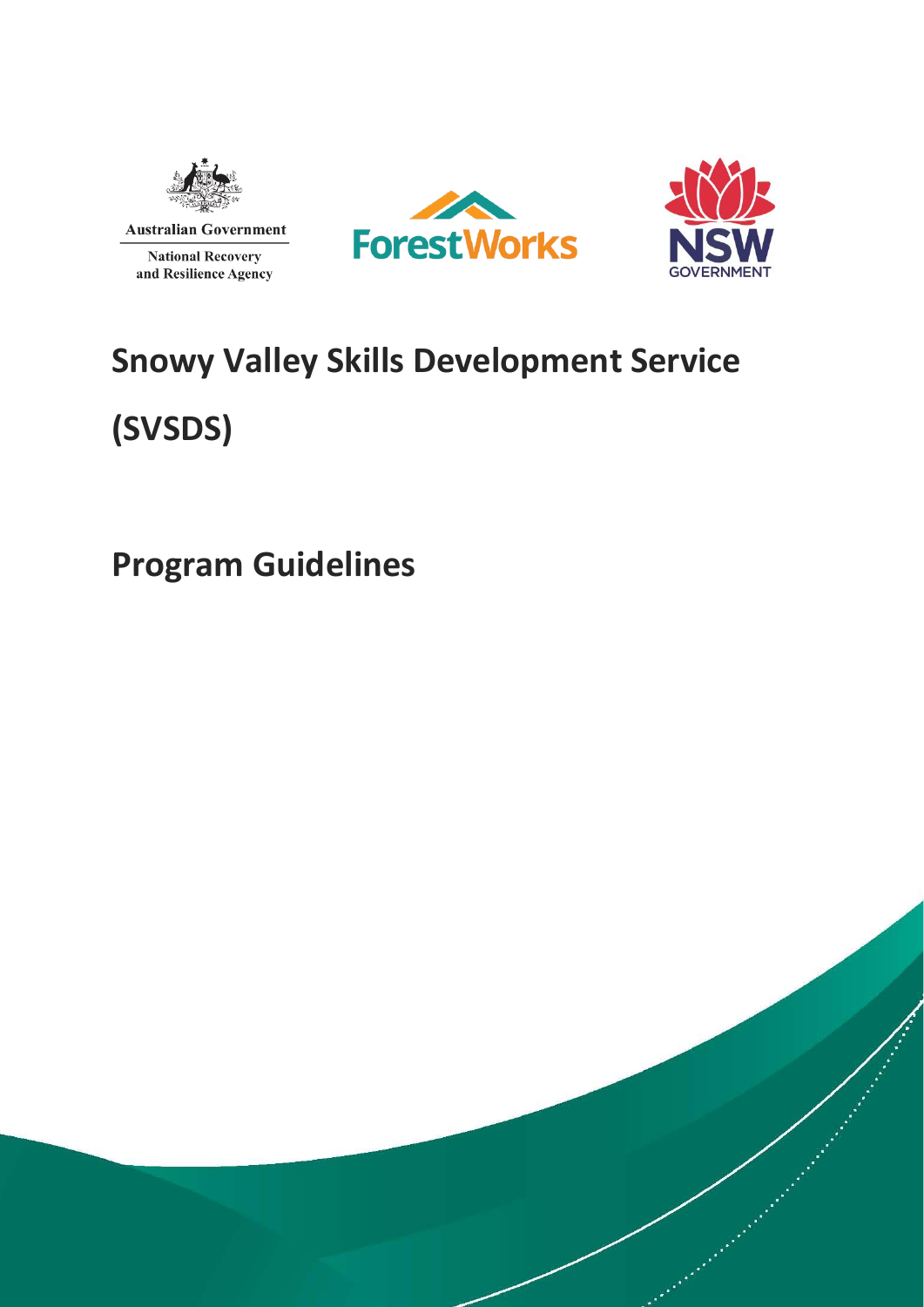# **Introduction**

The Snowy Valley Skills Development Service (SVSDS) program is a program to support rebuilding and reskilling the forest industry under the Bushfire Local Economic Recovery (BLER) Package.

The program will be delivered by ForestWorks to provide support to forest and timber businesses and workers in the Snowy Valley, with most activity occurring in and around Tumut and Tumburumba. SVSDS will provide support to forest and timber businesses and workers to recognise and adapt to new opportunities in the region through workforce development planning, skills recognition, upskilling and training.

This will involve holding regional roundtables, providing skills audits and training support to at least 40 businesses and at least 400 workers to support this crucial local industry and ensure a more sustainable economic future. The SVSDS is funded by the BLER Package which is part of the bushfire support program co-funded by the Commonwealth and NSW governments for bushfire recovery, response and preparedness in NSW.

ForestWorks is a not-for-profit organisation supporting the development of the forest, wood, paper and timber products industries and the people who work in them. ForestWorks works with industry, government and the education and training sector to improve skills standards and qualifications and support the development of specific industries, their people and enterprises.

### Program Objective

The overarching objective of the project is to retain jobs and skills in the Snowy Valley region that could be lost as a result of the bushfire impact.

The SVSDS will support forest and timber businesses and their highly skilled workforces to remain in the Snowy Valley region.

The project seeks to support the industry to upskill and train workers for current and emerging opportunities in the region, including in the forest and timber industry. In doing so it will support sustainable jobs for forestry and timber workers in the Snowy Valley region. The project will contribute to recovery priorities that will mitigate the impact of the fires by providing retraining support for at risk forestry workers post-salvage. The project will expedite training that is highly relevant to the opportunities available in the affected areas and which builds on existing workforce skills.

The project will also facilitate long-term recovery needs by supporting industry to diversify and innovate in response to long-term timber supply shortages. The project will prioritise the retention of existing businesses within the industry and existing employment within those businesses which are considered sustainable in the long term. New employment opportunities are also anticipated in areas such as resource assessment, plantation reestablishment, silviculture and fire and disaster prevention and preparedness.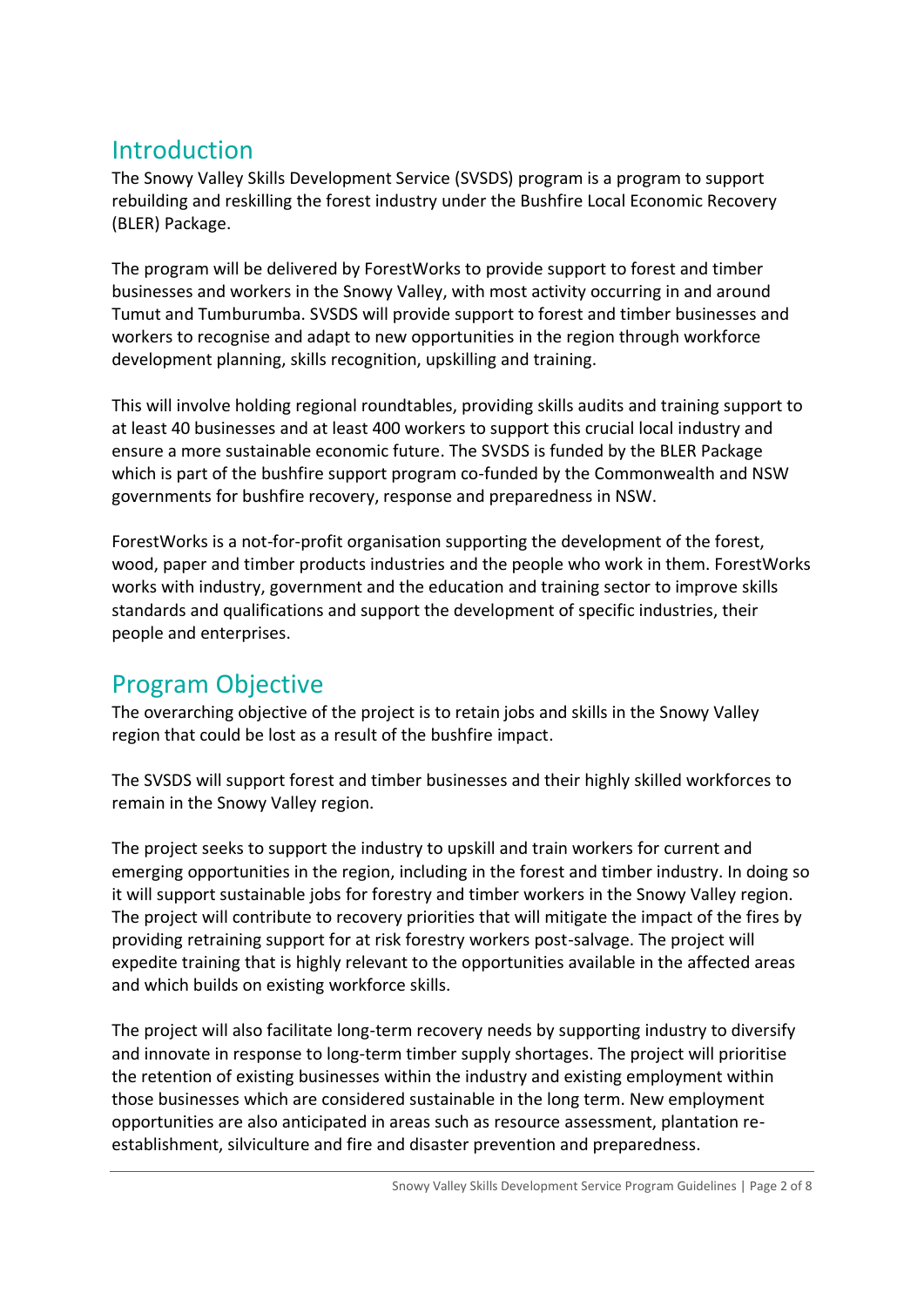The project will also prioritise the development of skills to support forest industry business investments that will facilitate greater value-add of the resource that remains available. Where sustainable job opportunities do not exist, priority will be given to training and reskilling for opportunities in the local area, making best alternative use of the technical knowledge that exists within the industry. This will mitigate the high risk of technical knowledge being lost in the period before supply starts to return to pre-bushfire levels.

This will occur by:

- Identifying the current and emerging opportunities in the region which might be suitable for forest and timber businesses and displaced workers;
- Linking businesses and workers with opportunities available in the region;
- Supporting businesses and workers to adapt to change and capitalise on opportunities through skills audits and workforce development planning; and
- Providing upskilling and training for forestry workers to access specific employment opportunities in the region.

### Key Outcomes

Key outcomes of the Snowy Valley Skills Development Service (SVSDS) Program ("the Program") include:

- Identifying business and employment opportunities in the region which might be suitable for forest and timber industry businesses and workers;
- Supporting at least 40 businesses and at least 400 workers in the forest and timber industry understand the current and emerging employment opportunities in the region;
- Supporting at least 40 business and at least 400 workers in the forest and timber industry identify the skills needs to capitalise on new opportunities in the region; and
- Supporting at least 400 workers in the forest and timber industry to access employment-focused upskilling and training.

# **Definitions**

**Applicant** – means an enterprise applying for financial support under the Program.

**Application** – means the SVSDS Application Form as can be downloaded from [www.forestworks.com.au/services/svsds.](http://www.forestworks.com.au/services/svsds)

**Approved projects** – are projects already approved by ForestWorks for Funding in accordance with the procedure outlined in these Program Guidelines.

**Cash/In-kind** – means a direct resource to support the skills development and could include a combination of cash, consumables, teaching space on site, access to plant and equipment, on site experts or access to facilities for best practice operating scenarios, learner work time.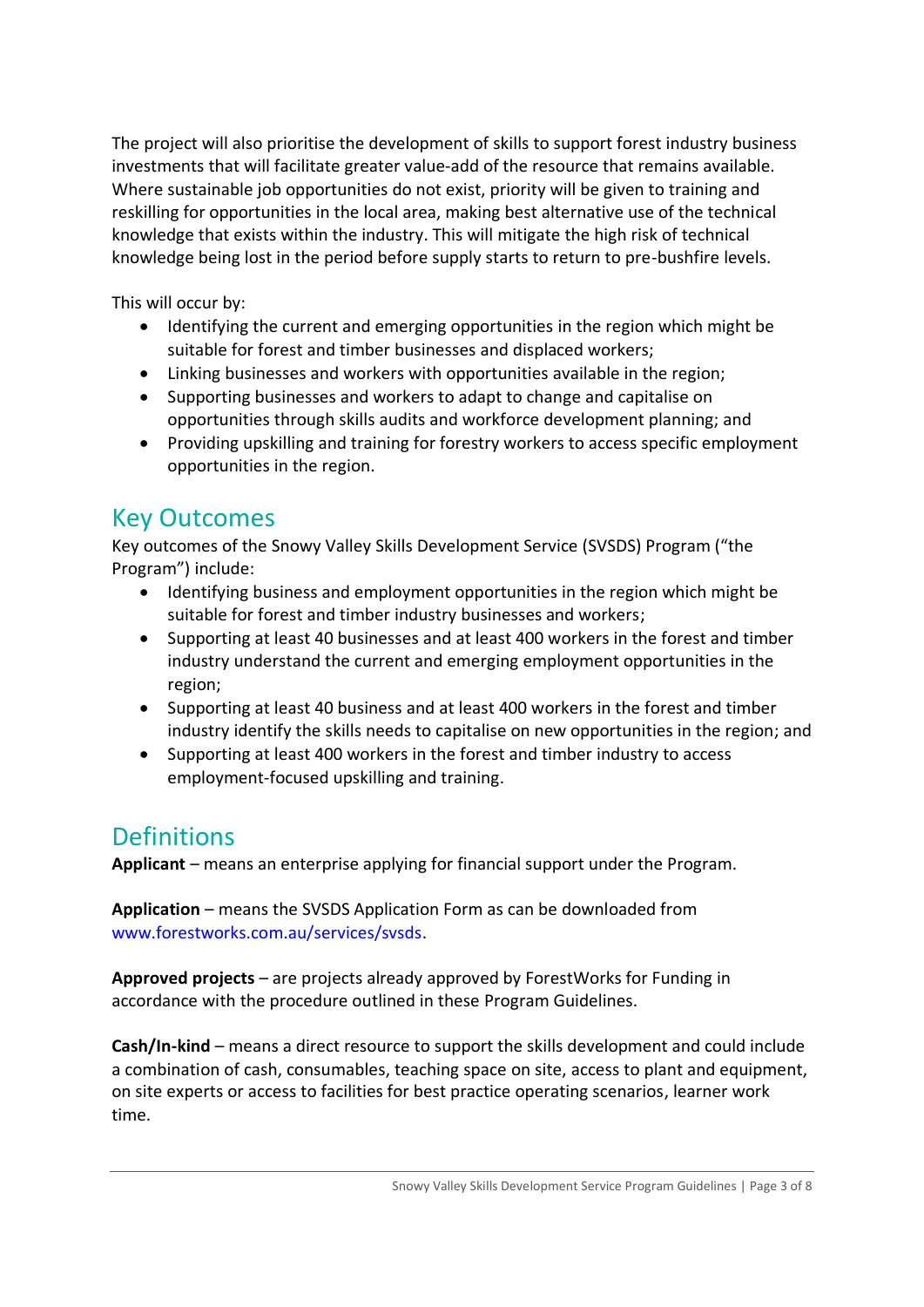**Current employee** – an employee who is currently employed by the Applicant

**Department** – means Regional New South Wales

**Eligible Qualification, Skills Set, Unit of Competency or industry training** – a nationally endorsed Qualification or a Training Package Skills Set or Unit of Competency recognised under the Australian Qualifications Framework, or recognised by Industry, and is of benefit to the Snowy Valley Forest and Timber Industry.

**Enrolment** – means the registration of a Learner with an RTO on approved training provider for the purpose of undertaking a course or module as set out in an Approved Project.

**Enterprise Contribution** – means a contribution to the cost of training of an Approved Project by an employer to the RTO or approved training provider by way of cash or in-kind contribution.

**Government Contribution** – means the amount of money contributed to the cost of the Approved Project by the Department, as administered by ForestWorks.

**Industry training –** training recognised by the Snowy Valley forest and timber industry to be of importance.

**Learner** – means a current, new or potential worker to whom training is provided under the Program.

**New employee** – an employee who has been employed for less than 3 months by the Applicant

**Program** – the Snowy Valley Skills Development Service (SVSDS) program

**Project –** employer's SVSDS application and associated activities related to the application

**Recognition of Prior Learning** – means a process whereby Learners are provided with an opportunity to have the skills and knowledge they have developed outside the formal education system assessed and valued (credited) towards their training under the Program.

**RTO** – Registered Training Organisation, providers and assessors of nationally recognised qualifications as defined by the Australian Skills Quality Authority.

**Skills Set** – a nationally endorsed Training Package Skills Set recognised under the Australian Qualifications Framework.

**Training Cost** – means the cost of providing Eligible Training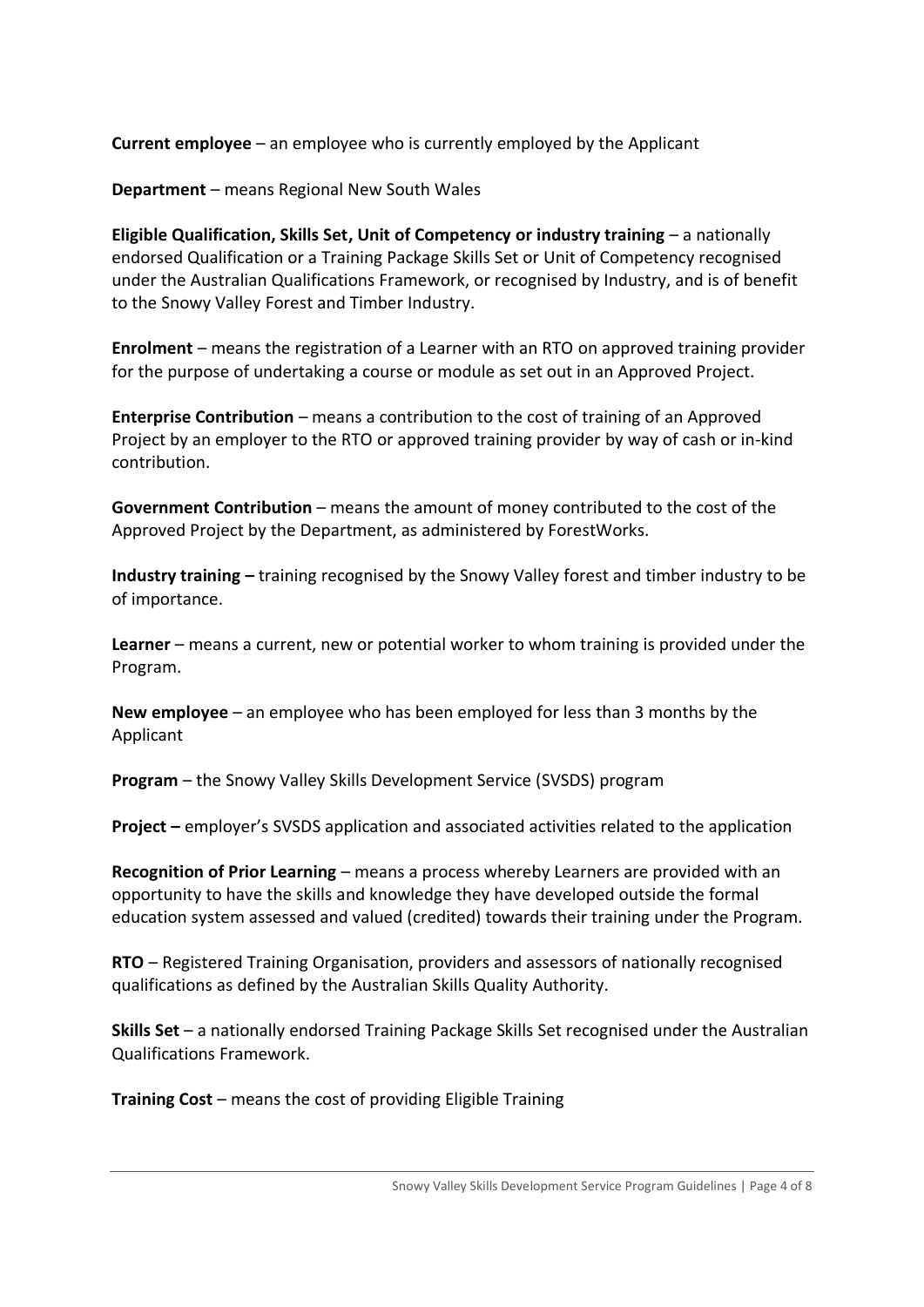Unit of competency – means a module of learning which is a discrete section or part of a qualification that relates to a particular competency or cluster of related competencies.

**Workforce Development Plan** – means a written plan to help organisations identify gaps in their workforce capacity and capability to meet strategic and operational objectives.

# Eligibility Requirements to Access Training Funds

To be eligible for financial assistance from the Program, the Applicant must:

- operate in the Snowy Valley, or adjoining NSW LGAs, Forest and Timber Industry
- agree to make a cash and/or in-kind contribution
- agree to provide documentation as detailed in the Application, in a timely manner.

To be eligible a Project must:

- be of benefit to the Snowy Valley Forest and Timber Industry
- provide nationally recognised training to current or potential employees, or be training recognised by the Snowy Valley Forest and Timber Industry as appropriate and relevant to the industry
- use an RTO or approved provider to deliver the training specified in the Application
- provide value for money.

To be eligible a Learner must be:

- be currently employed by the Applicant
- working in the Snowy Valley LGA or adjoining NSW LGAs
- or be a potential employee to the industry.

# Training funds available

The SVSDS Project Team will assist Applicants to understand and access existing State or Federal Government training funding availability. If there is a financial barrier or State or Federal Government funding is not available, applicants can apply for up to \$50,000 in SVSDS funding support for training, workforce development planning or skills audits per project. Applications for projects above \$50,000 will be subjected to additional assessment processing stages and will be approved on a case-by-case basis.

To access the training fund, Applicants will be required to agree to make a cash or in-kind contribution of 50 per cent or to seek an exemption from the Project Steering Committee. The co-contribution may be met in whole or in part by accessing State or Federal Government funding. Exemptions may be considered on a case-by-case basis to ensure the financial resource situation of a company is not a barrier to receiving training support through this fund.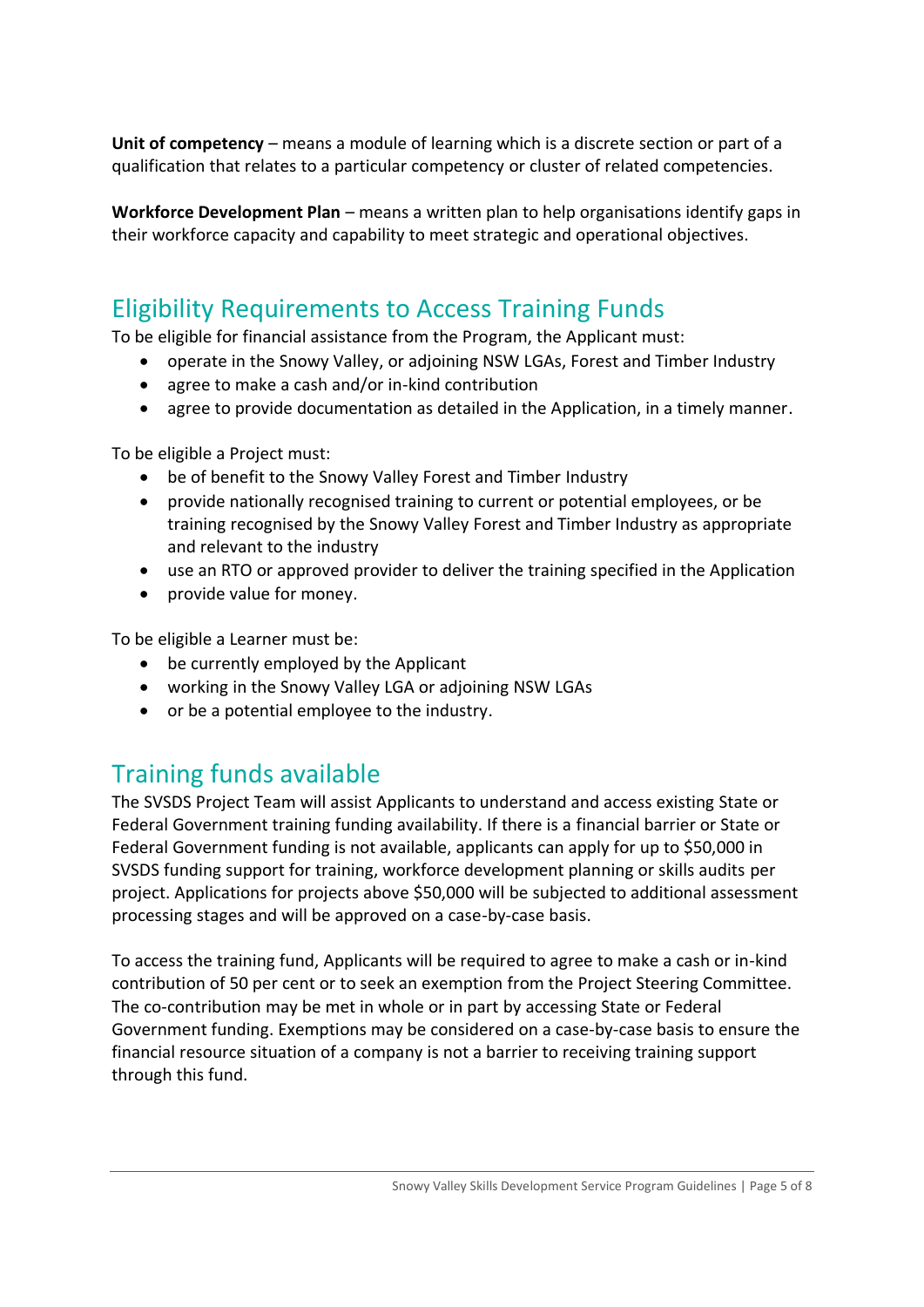# Application and Approval Process

The application and approval process will consist of the following steps:

#### *Step 1: Assessment of training requirements*

With the assistance of an RTO or approved provider, the Applicant conducts a Workforce Training Needs Assessment to identify training requirements. As part of this process it may be determined that a Workforce Development Plan is required for the Applicant.

#### *Step 2: Gather information*

The Applicant and RTO work together to gather all relevant employee information required to progress. The RTO will then determine State or Federal Government fund source eligibility. When confirmed the Applicant and RTO or approved provider need to work together to complete the Application Form and compile the required documentation.

#### *Step 3: Submission of application*

Applications are to be submitted to ForestWorks using the SVSDS Application Form.

Applications can be submitted via email to [svsds@forestworks.com.au.](mailto:svsds@forestworks.com.au)

Applications must include fully completed and signed;

- 1. SVSDS Application form; and
- 2. Skills Audit/Training Needs Analysis; and
- 3. Justification and evidence of the cost of training.

#### *Step 4: Assessment*

The eligibility of all applicants will be assessed by the SVSDS Project Team. The Project Team may refer to the Project Steering Committee to assist them in the assessment of applications if necessary.

Applicants and Projects will be assessed according to the Program Eligibility Requirements outlined in this document.

Both an Applicant and their Project must be deemed eligible by the Panel in order to receive funding under this Program.

#### *Step 5: Contract*

A contract must be agreed and signed between ForestWorks, the Applicant and the RTO or approved provider to proceed with the Project.

Learner data for all eligible Learners must be submitted by the RTO or approved provider to ForestWorks electronically.

A signed SVSDS Privacy Notice for all Learners must also be submitted to ForestWorks via email to [svsds@forestworks.com.au.](mailto:svsds@forestworks.com.au)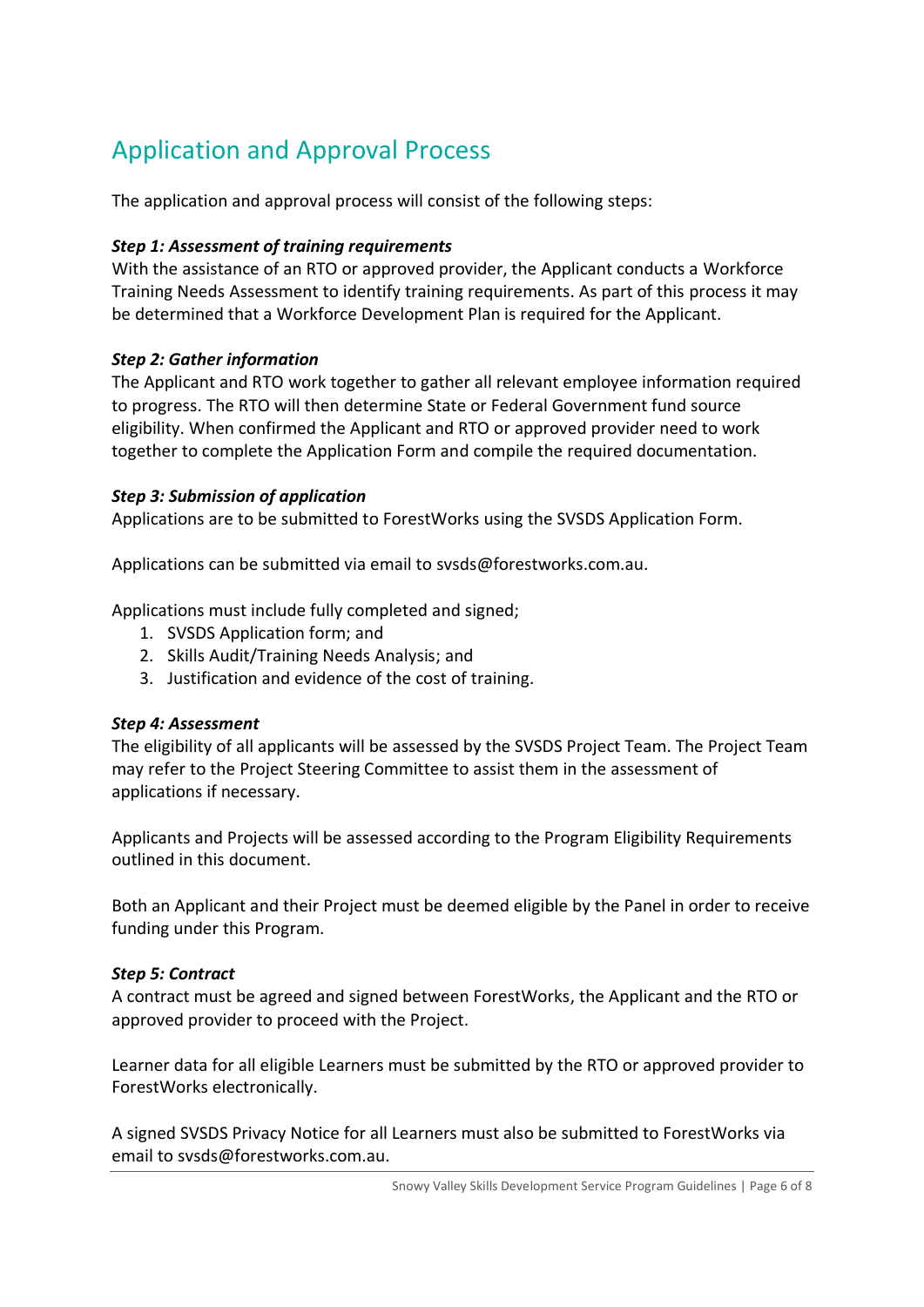# Communications

The RTO or training provider must provide ForestWorks with feedback on project progress and any issues or problems with training delivery on a quarterly basis.

The Applicant must submit satisfaction surveys and case study information to ForestWorks as specified in the Contract.

### Administration

This Program will be administered by ForestWorks for and on behalf of the Department.

Any person requiring any further advice or seeking further information on the Snowy Valley Skills Development Service Program is asked to direct those enquiries to:

Local Assistance Coordinator – SVSDS ForestWorks Address: 60 Wynyard Street, Tumut, NSW, 2720 Ph: 0407 467 891 Email: [svsds@forestworks.com.au](mailto:svsds@forestworks.com.au)

# Timeframes

Applications will be received on a rolling basis between March 2022 and March 2023, or until the funding is exhausted.

Industry training that is not nationally recognised must be completed by April 2023.

Nationally recognised training must commence by, but does not have to be completed by, April 2023.